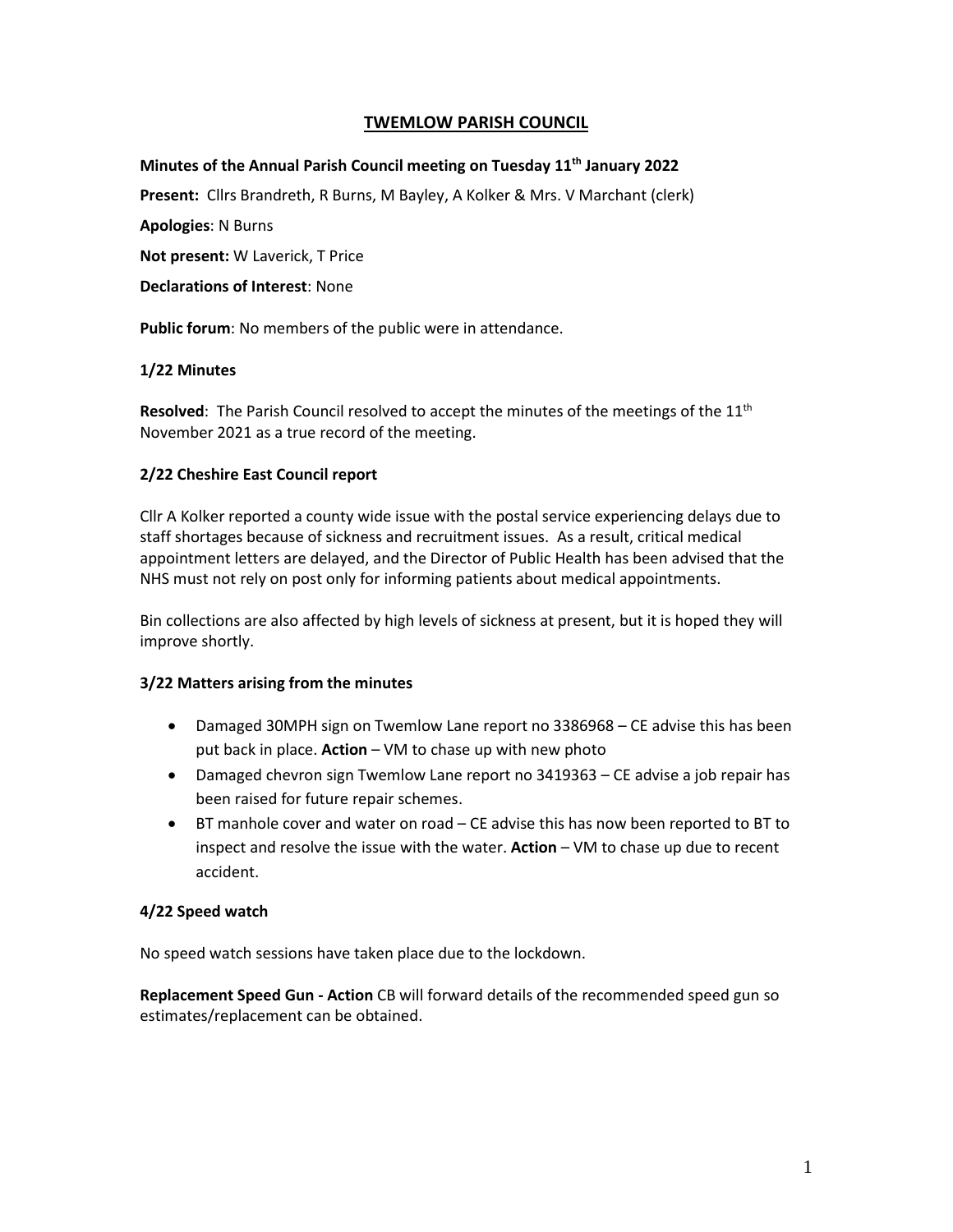# **5/22 Speeding on Twemlow Lane**

Speed by Bidlea dairy. VM has reported concerns to CE council who have now redirected the query. **Action** – RB to take photos of the road/entrance to dairy. VM to chase up Cheshire East to discuss further.

# **6/22 Highways**

RTA'S

11/1/21 A silver Corsa ended up in the hedge by the BT manhole cover on the A535 when water that had collected froze over.

# **7/22 Planning Applications**

21/5964C Variation of condition 15 on approval 18/2491C - Materials for Screening - HIVERLEY, CHELFORD ROAD, TWEMLOW GREEN, CREWE, CHESHIRE, CW4 8BP

The council raised no objections to either application.

### **8/22 Accounts**

Balance of account £4282.60

To authorise the following;

£20 Royal British Legion poppy wreath

£40 Holmes Chapel Methodist Church

£50 Yellow Broom room hire

£108 TCS management (half year)

£ 649.56 Clerks wages/expenses Sep to Dec

**Resolved** – to approve the payments as requested.

Receipts;

Nil

### **9/22 Bank signatories**

It would appear due to a clerical error, that Julie Mason & Andrew Davies remain on the bank account as signatories. They need to be removed and Maureen Bayley needs to be added.

**Resolved –** To remove Julie Mason & Andrew Davies and to add Maureen Bayley.

### **10/22 Footpaths**

The recent meeting with Cranage & Holmes Chapel Parish Councils was discussed along with the report and proposals detailed in the letter to CE council. **Action** – VM to contact John Basford regarding the ownership of the fields detailed in the footpath report.

**Resolved –** to agree the proposed joint letter to CE Council.